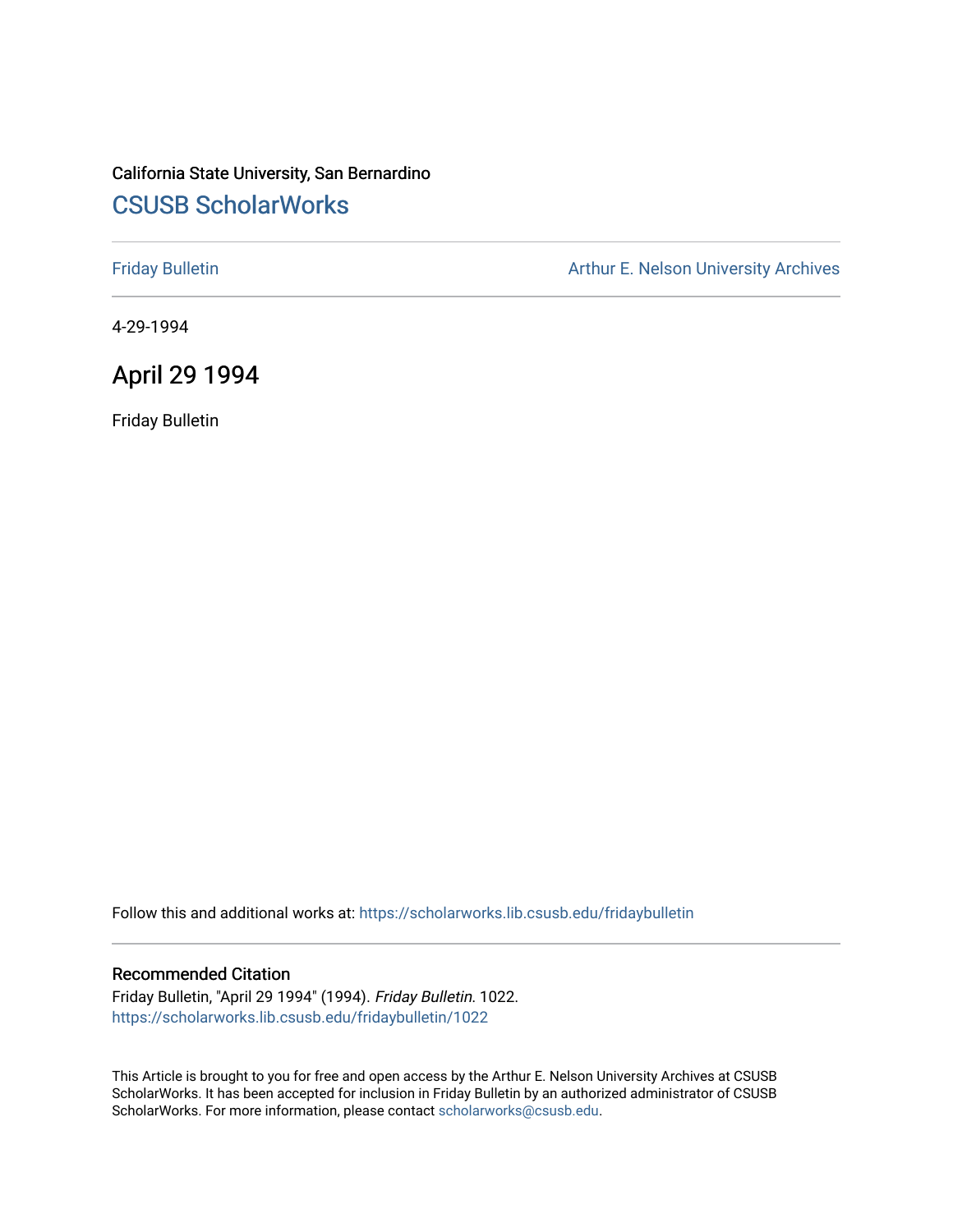## \$9 MILLION IN BONDS **T STAKE FOR CSUSB**

Proposition IC, The Higher Education Facilities Bond Act of June 1994, will provide \$900 million to strengthen, upgrade and build on the campuses of the state's three systems of higher education.

More than \$9 million is targeted for Cal State, San Bernardino, says David DeMauro (Administration and Finance), noting that one-third of the funds will be used for the earthquake safety upgrades of the Pfau Library, Physical Education Building and the Commons.

Nearly \$5 million will equip the new Health and Physical Education Complex as well as the new Visual Arts Classroom Complex, which will be under construction this summer. Without the general obligation bond, CSUSB will be unable to adequately equip the classrooms and laboratories. They'll need computer terminals and materials needed for instruction that will begin this fall in the Health and Physical Education Complex, DeMauro says.

Proposition IC, on the June 7 ballot, is expected to create more than 10,000 construction jobs. It will strengthen the state's economy by providing classrooms for job training, which is needed especially in regions that have experienced military base closures.

None of the money will be used for higher education salaries or other administrative expenses.

"Bonds are a common method of financing state construction projects," says DeMauro, adding that voters have agreed with this method of supporting higher education in 1986, 1988, 1990 and 1992.

Many of the projects approved in 1992 are now being completed. Yet a backlog of work remains to improve earthquake safety, modernize computers and labs, provide safety features and renovate existing facilities.

Some campus construction work already has been deferred, adds DeMauro, and without the general obligation bonds, CSUSB will have no foreseeable means of financing these critical projects.

California's current bond indebtedness is approximately 5 percent of income, which meets the industry standard of

#### prudent debt.

If every bond measure on the June and November 1994 ballots passes, the state's bond indebtedness would be about 6 percent, and that would begin to decline in the next couple of years as existing bonds are retired. At this time it costs each Californian \$64 annually to pay off state bonds; Proposition IC would mean an additional \$1.83 per person.

Everyone at the fourm agreed that racism exists on campus and in the classroom, and some of that racism may come, suggests Tanno, "by virtue of our diversity.'

Opponents of Proposition IC cite the cost in bond interest as one reason not to pass the measure this June. They argue that. "A college education is not a right. People should be able to choose higher education based on their determination, qualifications and ability to pay...."



**SPIRITS AUTHOR TO SPEAK** 



|                                                        | (covered by Prop. 1C) |             |           |
|--------------------------------------------------------|-----------------------|-------------|-----------|
| <b>Project</b>                                         | Item                  | 1994/95     | 1995/96   |
| Seismic Safety Action Plan-<br>: Physical Education    | C                     | \$ 560,000. |           |
| Seismic Safety Action Plan<br>Pfau Library             | C                     | 2.168,000   |           |
| Visual Arts Building                                   | E                     | 2,639,000   |           |
| Health & Physical Education<br>Building                | E                     | 2,359,000   |           |
| Renovate/Upgrade Chiller/<br>: Central Plant           | W.C                   | 894,000     |           |
| Seismic Safety Action Plan.<br><b>Commons Building</b> | W.C                   |             | \$550,000 |

## **FORUM FUELS PROCESS OF COMBATING RACISM**

At the end of one full hour of free and passionate discussion about racism in America, at Cal State and in the classroom, Dolores Tanno (Communication Studies) concluded that one hour was just long enough for people to state their opinions, but not nearly long enough for them to listen, really listen.

"In an hour's time," says Tanno, "mostly what you do is raise people's emotional level, but there's never really enough time to talk." The forum on racism held in Jack Brown Hall on April 11 demonstrated to Tanno and others there that the issue needs to be talked about much more and much more openly by the entire campus.

"We crave frankness," Tanno maintains. "We just don't know how to be frank."

She was one of three professors who were panel members in a discussion moderated by Aubrey Bonnett, dean (Social and Behavioral Sciences). Elliott Barkan (History) and Clifford Young (Public Administration) were the other panelists. A day after the discussion in Jack Brown Hall, the Faculty Senate held a similar forum on diversity.

In opening statements the panelists asked the prickly questions of how to minimize racism in the classroom, how to fight discrimination if—specifically— /

there aren't African-Americans in upper administrative positions, and how to cultivate respect for different points of view.

Impressed by the panelists presentations, William Aguilar, vice president (Information Resources and Technology) and chair for the campus's new Committee on Diversity, was even more pleased that about 150 students, faculty, staff and administrators filled JBH 102, a lecture hall that holds 194.

It was time for such a forum, says Aguilar, who thinks that "we might even have been negligent in waiting as long as we did" to have a first discussion.

"This will be one of many forums I suspect we'll be having on this campus." A questionnaire on racism is being mailed to all campus employees and Aguilar will be encouraging faculty to distribute it among their students. Before more plans for forums are finalized, he says, his committee will want to see the questionnaire's results.

*See "Forum" on back page...* 



## **NEW PFAU WING WINS DESIGN AWARD**

The 1993 Charles J. Pankow Award has been presented to Cal Pac and Cal State, San Bernardino for construction quality and the innovative design of the Pfau Library's new wing.

Given by the American Concrete Institute (Southern California Chapter), the award was established in 1984 and has recognized such work as the water gardens in Santa Monica and The Tower, a 32-

story office building in Burbank. Charles J. Pankow was the international president of ACI in 1980-81 and has been active in the Southern California chapter since its founding. Fluted walls with a sandblasted finish, keeping to strict seismic codes, ductile frame and cast-inplace concrete were key winning design features in a building that uses about 12,000 cubic yards of

*Isabel Allende* 

Isabel Allende, whose book The House of Spirits has been adapted for the big screen and is now showing in movie theaters across the country, will speak at the university on Wednesday, May 11. The free, 8 p.m. talk will take place in the Student Union Events Center.

Allende was raised in Chile and is the niece and goddaughter of Salvador Allende, Chile's president until a bloody coup in 1973 ended his life. Forced to flee her homeland, Allende first went to Venezuela and then to the United States, where she now lives.

One of Latin America's most celebrated novelists, Allende has published five international bestsellers, including The House of Spirits. She also is a leading practitioner of the art of magic realism. Throughout her narrative, readers experience what the London Times called her rare ability to "blend fantasy and legend with the political fact and wellplotted narrative to produce an enchanted world unlike anything else in contemporary fiction."

Allende will answer questions and do a booksigning after her talk. A reception, which is open to the public, will follow.

colored concrete. Designed by Rosetti and Associates Architects in Santa Monica, the wing is now complete and will receive its

> first tenants this fall after almost two years of work. Cal Pac says that concrete placement and shrinkage problems were overcome with the help of the structural engineer John A. Martin and Associates, key members of ACI, and Sunwest, the concrete supplier. Form work was done by Steelform Contracting and place and finish work by Performance Construction.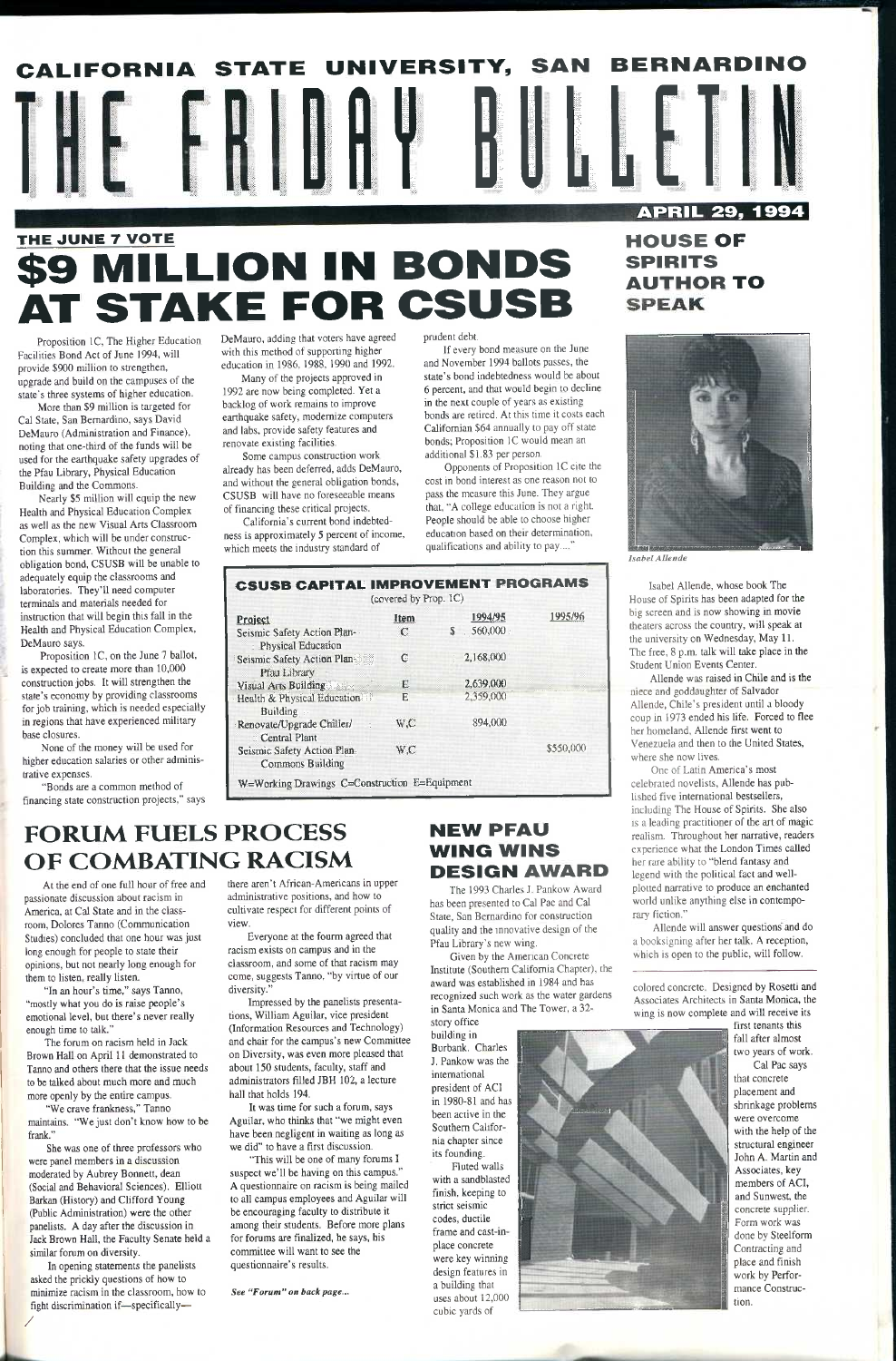

## A Summary of Faculty Development Activities



Gloria Cowan *1991-92 Outstanding Professor* 



Ward McAfee *1992-93 Outstanding Professor* 



Ed White *1993-94 Outstanding Professor* 

#### **Those Who Can...Teach: Reflections on Teaching at CSUSB**

Since 1980, a campuswide committee has selected a CSUSB Outstanding Professor each year. The recent WASG visitation confirmed the university's commitment to teaching. But what is an outstanding faculty member and what are the implications for the campus? In a recent series of interviews, Keith Johnson {Research & Sponsored Programs) talked with the last three outstanding professors—Ed White (English), Ward McAfee (History), and Gloria Cowan (Psychology) in an attempt to find answers to these and related questions.

#### **Keith Johnson:** *What do you believe are the characteristics of an outstanding college teacher?*

**Ward MacAfee:** I think there are many roads that lead to Rome, I don't think there's just one type. To be frank with you, **I** don't put most of my energies into teaching. **I**'ve often been amazed that sometimes the thing we might do best in life is not where we're putting most of our energies.... **I** put most of my energies in my research projects. That's where my head is all the time. That's what I'm thinking about, and teaching is almost an afterthought: "Oh yeah, I've got to teach today." I prepare adequately, but it's not the core of what I regard myself when I think of a college professor; the professional work is what I put at the core.

**Gloria Cowan:** Excellent college teachers know their material and are able to communicate to students. But mostly, an excellent teacher is someone who gets students to be able to use their own thinking.... Someone who can get them to know how to be critical of information, seek information, be an educated person in the world—not a person who has a file drawer of facts.

**Ed White:** Well, I'm a little old-fashioned about this. I think an outstanding college teacher really has to keep up in his or her field. That means not only repeating what was learned in graduate school, but making new discoveries, doing scholarship and continuing to learn. It's particularly hard at this institution because we are not paid for this work. We have no time for this work; and yet, without it, we die. I'm proud to be a member of a department in which almost everybody is active as a scholar. I don't think tenure has anything to do with it at all. I think somebody who has the curiosity to keep up in his field will do that—tenure or no tenure.

Some of the most threatened and insecure people I know have tenure, and some of the most confident and productive people I know are driven by internal means. 1 think tenure is wholly external. Scholarship is only part of it. A good teacher also has to know what's going on in the scholarship of pedagogy, and that means that the teaching has to concentrate much more on what the students do than on what the teacher does. And so to be a good scholar who lectures and performs without asking the students to perform is only to do half the job. That is, a good teacher is measured not by what the teacher does but by what the students do. I think there has been a substantial decline in the demands we have been making on our students, again for very good reason. Students are terribly busy, and to ask students to do work means more work on the part of the faculty in order to evaluate that work. But the standards of this institution, of any institution, are determined by the demands put on the students. And **I** think in very many cases those demands have lessened, and that seems to me sad.

tired. They're generally more motivated than the younger students. They know what they want, but they're also coming to you having spent most of their energies that day.... In some ways I do with the older students the same as I do with the younger students—I try to make history interesting. Whenever I walk into a classroom—a small classroom, say—I try to be aware of who my audience is and just kind of instinctively adjust to who that audience is. **I**'m sure glad they don't put a blindfold on us where we can't see who we're talking to. It's a conversation you're carrying on in class, and you have to know who you're talking with, whether it's an old person, young person, or whether it's a black person, a white person ... .

Your excellent college teacher, then, has to know his field really well and then has to see to it the students are active in their learning, not passive.

#### **Keith:** *What particular kinds of training or experiences have helped you become an outstanding teacher?*

**Ward:** Being a father maybe.... Making mistakes. I've been

at this a long time. I remember when I first started out being a teacher, **I** had no self-confidence at all in front of a class. I wrote out what **I** was going to say word-for-word, and I read it. Now I can completely leave my notes. I can walk up and down the aisles, telling stories. It's adifferent scene than what it was when **I** started in 1965.... I'm not a walking encyclopedia, but I've had time to bounce the material I'm dealing with off of life. I started teaching in the '60s and a lot of hot issues were prevalent then. That's probably what got me on the track of being a good teacher—having started off in the '60s you couldn't avoid hot issues. They were hitting me in the face.... Confronting hot issues makes good teachers. I try not to make history neutral because that neuters it. I try to let the students know where I'm coming from—the unique place where I'm coming from. But I view my primary purpose as a historian to bring a past age to life. I view myself as a tour guide, going to a foreign country, pointing things out: "Be sure to be aware of this; be sure to be aware of that." And not make good-guys/ bad-guys-history, where you de-nature history, really, and make lesser people the people you label bad guys—you make them two-dimensional cardboard figures, and at the same time you idealize some people beyond what they really were. So I try to make the past years real and show that they were struggling with issues, some of which we might think are resolved; some of which aren't—they're still alive.

**Ward:** The biggest challenge sometimes is having to change what you had planned at the last minute—like you had a course slated to go at 25, and more students enrolled, and suddenly it's 50. It's a different teaching situation. It's a far greater challenge to teach just a handful than it is to teach 25 or 50.... There's a certain thing about smaller classes, but a class can get too small to where it's dead. You just don't have enough energy among the group you're talking to. I remember in the first year of the college, I had one class consisting of two people. One day, one of them was sick, so I had one student—and that's dead. You can't have a dynamic teaching situation if the class is too small. And at the same time, if you get too large you're just being a showman. Most of the classes **I** teach are still in the 25 range, which is a good size. **I**situation if the class is too small. And at the same time, if you<br> **I** detach are still in the 25 range, which is a good size.



**Gloria:** My training was in the trenches. I have taught in different settings, universities, classes, and to different types of students. I had no training, basically, only the experience of teaching for over 20 years. First, I taught at Rutgers as a graduate student, at Spelman College in Atlanta, Wayne State University in Detroit. From these types of teaching experiences, I've tried to figure out what I feel comfortable with and what I don't. Different teachers have different skills. **I** have had to find out how best to use my skills, which are not the same as other people's skills. Teaching is a life-long quest, and **I** don't think **I**'m fully trained yet.

**Ed:** I was trained in the teaching of literature, but I've always been interested in writing because I've always thought of myself as a writer first. And so even though 1 had no training in the field of composition, I published some composition textbooks because **I** was interested in the teaching of writing. And when **I** came to California, I spent a good deal of time as an administrator, and it became clear to me right away that assessment without content is a meaningless concept. We had to know what we were assessing, what the assessment reflected, and how assessment affected teaching. And so I slowly became aware of this burgeoning field of rhetoric and composition, which is really the most exciting part of English studies. And by way of assessment over the last eight or nine years, I've wound up as a major participant in a brand new field of study, which is very exciting.

**Keith:** *A significant number of the student body are adult students. What are the special challenges of teaching adults?* 

**Ward:** Adults have been around the barn a few times, and a lot of the techniques you might use to excite adolescents, adults might be bored with.... Adults usually take the evening courses and sometimes after a full day's work, and they're

# **INFORMATION SERVER**

**Gloria: I** don't find any special challenges. They're a delight. They're there to learn; they're fully participant. They regard education as a gift rather than as a chore. I think they're the easiest people to teach, and I don't think that they require special abilities to teach them. What requires special ability is to teach an 18-year-old.

**Ed:** I really like teaching adults. I've been working a lot with our graduate students in our English Composition master's program, and these are an extraordinary group of individuals. I've grown very, very fond of them. What's great about working with adults is they won't put up with any nonsense. You've really got to know what you're doing; you've got to make clear to them why you're asking them to do what you're asking them to do. Most of them are not going to sit still for rote learning or stuff that doesn't make sense. Your pedagogy has got to be right out front—here is why we are doing this; here is why it's meaningful; and here is why it's going to lead to whatever it is we're aiming to accomplish. And when you're working with grown ups, you can't say "do it because I say so." You've really got to know why you're doing what you're doing, and that seems to me very healthy.

I always assume my students are really serious about learning something. I'm sure there are some around who are not, but they don't stay in my classes very long because *I* do makesubstantial demands. I give a paper assignment the first day of class, and that's an immediate message to the students—this is not going to be a passive course. "If you want to stay in the class," I say to the students, "if you come back to the second day of class, you are completing a contract that you will accomplish the work that's set out in the syllabus, and if you don't have time to accomplish this work, please don't take up a seat in the class because this is serious business."

#### **Keith:** *What do you find to be the most challenging aspect of teaching here at CSUSB?*

The Foundation's new "Information File Server" is now on-line with the Campus Area Network. Currently underway is a pilot project with Upward Bound for the development of custom financial reports available in either view mode, or down loaded to a printer. This new "Information Server" will allow most grants immediate access to their current financial information. Connection to the Campus Area Network (i.e., establishment of an E-Mail account) is a requirement prior to enabling any access profile to the Foundation "Information Server." *J*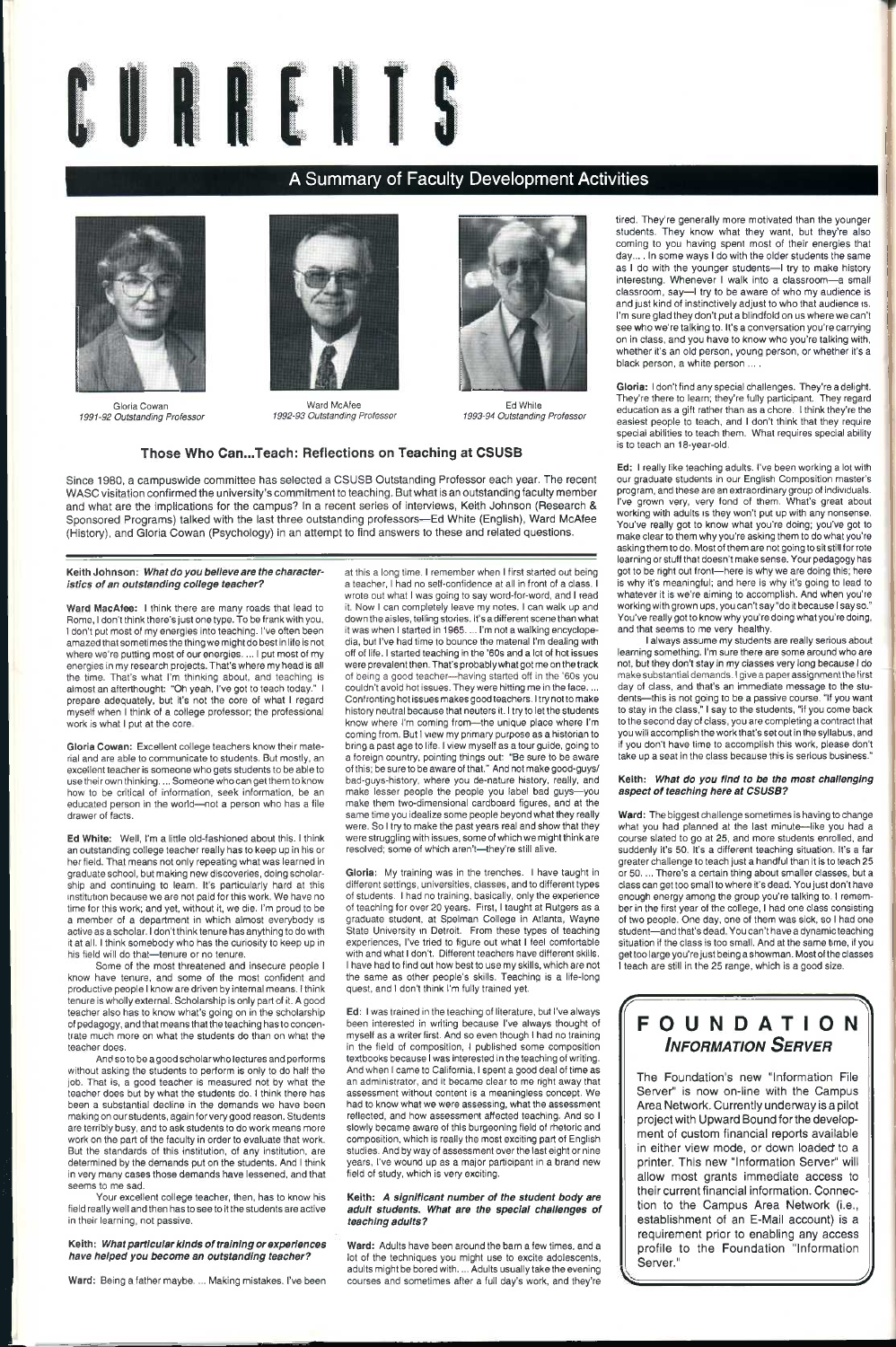This issue of CURRENTS focuses on Articles, Chapters, Poetry, Reviews; an Abstract of Research in Progress, Scholarly Papers—Presented, and the first part of interviews with three of the recent Outstanding Professors.

CURRENTS is published by the office of Graduate Studies, Research & Faculty Development and the office of Research & Sponsored Programs. *To submit material for CURRENTS, call 5027 for submission forms.* 

## Vol.7, No. 3 —APRIL 1994

**Gloria:** The most challenging aspect of teaching is to get students involved in their own education, to get them to want to read the material so that they can talk about it, not just to be there with pen in hand. This is particularly difficult in large classes.

**Ed:** Clearly the hardest thing about teaching on this campus is the excessive teaching load. I travel all over the country. I've been consultant to 75 or so different institutions of higher education, and it is very unusual to have a four-year institution that requires so much teaching time of its faculty. Faculty who are serious as scholars on other campuses are teaching half or less of the amount of time or number of students that we are teaching. The teaching load is simply excessive and makes it extremely difficult for people to become outstanding faculty and keep up in their field. If you read a journal, that's on your own time. If you put in the hundreds of hours required for an article or the thousands of hours required for books, it's all on your own time. It's as if writing, doing scholarship are entertainment, like playing chess or reading mysteries. That is, the whole system is set up to discourage quality teaching and just to process students as cheaply as possible. The stunning fact is that so many faculty at our institution and our sister institutions still manage to become serious scholars under these incredibly difficult circumstances.

*Arthur J. Townley, Dwight P. Sweeney* (Advanced Studies), and J. Schmieder. **"School Board Elections: A Study of Citizen Voting Patterns."** *Urban Education*  29, no. 1 (April 1994): 50-62.

#### *Sally McGill* (Geological Sciences) with Joseph R. Stroud

#### **Keith:** *Can you give me an example of a teaching strategy or technique that you have found to be particularly effective?*

**Ward:** I try to start with the familiar and move toward the unfamiliar. I try to take something that they know a lot about it might be something in the news that might be a common fad or a cultural assumption that's quite prevalent right now. Start with that, and then move to something that's unfamiliar that's related to it.

**Gtoria:** In graduate classes and in teaching gender issues

## ARTICLES **CHAPTERS POETRY**  REVIEWS

#### **Articles**

*David Bellis* (Public Administration). **"Reduction of AIDS Risk Among 41 Heroin Addicted Female Street Prostitutes: Effects of Free Methadone Malnte***nance." Journal of Addicitive Diseases^2,* no. 1 (1993).

*David Bellis* and *Brian Watts* (Public Administration). **"Knocking Down Walls In Highland: Attitudes Have Changed After Two Years of Communlty-Orlented Problem-Solving."** *Western City {October* **1993).** 

*Nicole Bournias-Vardiabasis* (Biology). **"An Alternative In-Vitro Method to Detect Teratogens Utilizing Drosophlla Melanogaster Embryos."** *Human Innovations and Altematives* (March 1994).

*SallyF. McGill{Geo\og\ca\* Sciences) etal. **"Near-Field Investigatlonsof the Landers Earthquake Sequence, April to July 1992."** Sc/ence 260 (April **9, 1993): 171-** 176.

*DavidShichor{Cnm'mal* Justice). **"The Corporate Context of Private Prisons."** *Crime, Lawand Social Change*  20 (1993): 113-138.

*Patricia Tefft Cousin* (Advanced Studies). **"Critical Perspective on Diversity."** *Educational Forum* 57 (1993): 349-437.

what's effective is to give students an opportunity to read original material and then discuss it. The problem of Gal State now is that there are larger classes and it's not as easy to educate with large undergraduate classes. Our content classes in the major have gone from approximately 20 students in a class to between 40 and 60 students. But with the smaller classes, one of the things 1 do that I hope is effective is to demonstrate that there are always different ways of looking at an issue and no one way is right. So then they're prepared to understand the contradictions and compiexities in ideas and research findings, rather than having to memorize facts that may be dismissed or minimized in five years. The strategy I most like to use is to heip students be critical consumers of knowledge so that they can understand that knowledge is reiative and constantly evolving, and that most scientific discourses, at least in psychology, are grounded in values.

**Ed:** Well, as you would expect, I have constantly learned ways in which students' chief means of learning, that is writing, can help them understand what they're doing. I've discovered not only through my seminars here but the other ones I do constantly at other institutions, it's really very hard for many faculty to make that conceptual break, to understand that what counts in a class is not what they do, but what their students do. And so, the important thing is to have students doing something besides daydreaming or taking random notes on what the teacher is doing. If the students do something, such as a free write at the beginning of ciass to focus their thoughts on the reading and what happened last class, or if they are involved in doing papers and doing research, or doing something—if students do something they remember what goes on, and it ali seems profitable to them.

**..to be continued next month** 

*Editor's Note: Appreciation is extended to Carrie Krueger, student assistant in the Graduate Studies Office, for transcribing these faculty interviews.* 

#### **Chapters**

*Patricia Tefft Cousin* (Advanced Studies) and L. Prentice. **"Creating Stories About Science Through Art, Literature and Drama."** In *The Astonishing Curriculum: Integrating Science and Humanities Through Language,* edited by S. Tchudi. Urbana, IL: NOTE.

#### **Reviews**

*Sue Greenfeld{Mar\agerr\er\\).* Review of **"Workers at Risk: The Failed Promise of the Occupational Safety and Health Administration,"** by Thomas O. McGarity and Sidney A. Shapiro. *Business & The Contemporary World.* 



 $\geq$ 

RESEARCH

ð

**ABSTRACTS** 



**PRESENTED** 

*Nicole Bournias-Vardiabasis* (Biology). **"The Effects of Electromagnetic Fields on Embryonic Development."** Paper presented at the 1st International Congress on Alternatives to Animal Testing, Baltimore, MD, November 1993.

*RichardEberst* (Health Science). **"Setting the Agenda for Health Education: Specific Goals to Accomplish by the Year 2000."** Paper presented at the National Convention and Exposition of the American Alliance for Health, Physical Education, Recreation and Dance, Denver, CO, April 12-16, 1994.

*Victoria Seitz* and *J. S. (Vic) Johar* (Marketing). **"Managerial Expectations Versus Actual Current Practice for Advertising of Global Village Products in the European Market."** Paper presented at the Association of International Business, Brussels, Belgium, November 1992.

**. "Direct Response Advertising of Fashion Products Across Europe: A Print Advertising Content Analysis."** Paper presented at the Annual Direct Marketing Educators' Conference, Dallas, TX, November 25, 1992.

**. "Positioning Self Image Projective Products in the New Europe: Strategic Issues for Marketing Managers."** Paper presented at the Association of Business Administration Special Conference on Global Issues, Nassau, Bahamas, December 16-21,1993.

**. "Shadow Days as a Method to Evaluate Students' Planned Career Paths."** Paper presented at the Western Marketing Educators' Association Conference, Scottsdale, AZ, April 21-23, 1994.

*Dwight P. Sweeney* (Advanced Studies) et al. **"Strategies for Developing Financial Decisions at the School Site Level."** Paper presented atthe 23rd Annual Conference of the Association of California School Administrators', Santa Clara, CA, March 25,1994.

**Neotectonlc Activity on a Thrust Fault in the Northeastern Avawatz Mountains, California**  by

The left-lateral Garlock fault seemingly terminates in the Avawatz Mountains, California. The termination of slip on the Garlock fault may be partially accommodated by thrusting south of the Garlock fault, in the northeastern Avawatz Mountains. Along much of this previously mapped thrust fault, Quaternary alluvial fans southwest of the fault have been uplifted and incised, with the eroded material being deposited in younger fans on the northeast side of the fault. Along much of its length, the base of scarp has thus been partially buried, so that Its height underestimates the true vertical displacement of the older fans southwest of the fault. We have studied a small, unmapped portion of this thrust fault on the Avawatz Peak fan, just south of the southern Salt Spring Hills. The scarp in this area appears to be younger than any other portion of the scarp, and may have formed in the most recent earthquake. Furthermore, based on the degree of rock varnish, the fan surface on each side of the fault appears to be of the same age, so the base of the scarp has not been partially buried by younger alluvium, and the scarp height is an accurate estimate of the vertical displacement since that fan surface formed. The 200-meter-long scarp that we studied is about 4-m high at its eastern end, and its height gradually diminishes to about 1-m at its western end. A 30-cm-high possible scarp farther west may be a continuation of this fault. The degree of rock varnish formation on this faulted surface appears similar to that on a 35,000-year-old fan surface west of Silver Lake playa. The thrust fault in the northeastern Avawatz Mountains has, therefore, slipped at least once in the past few tens of thousands of years. The uplift rate along this fault strand is probably no more than 0.8 mm/yr and is more likely closer to 0.1 mm/yr or less.